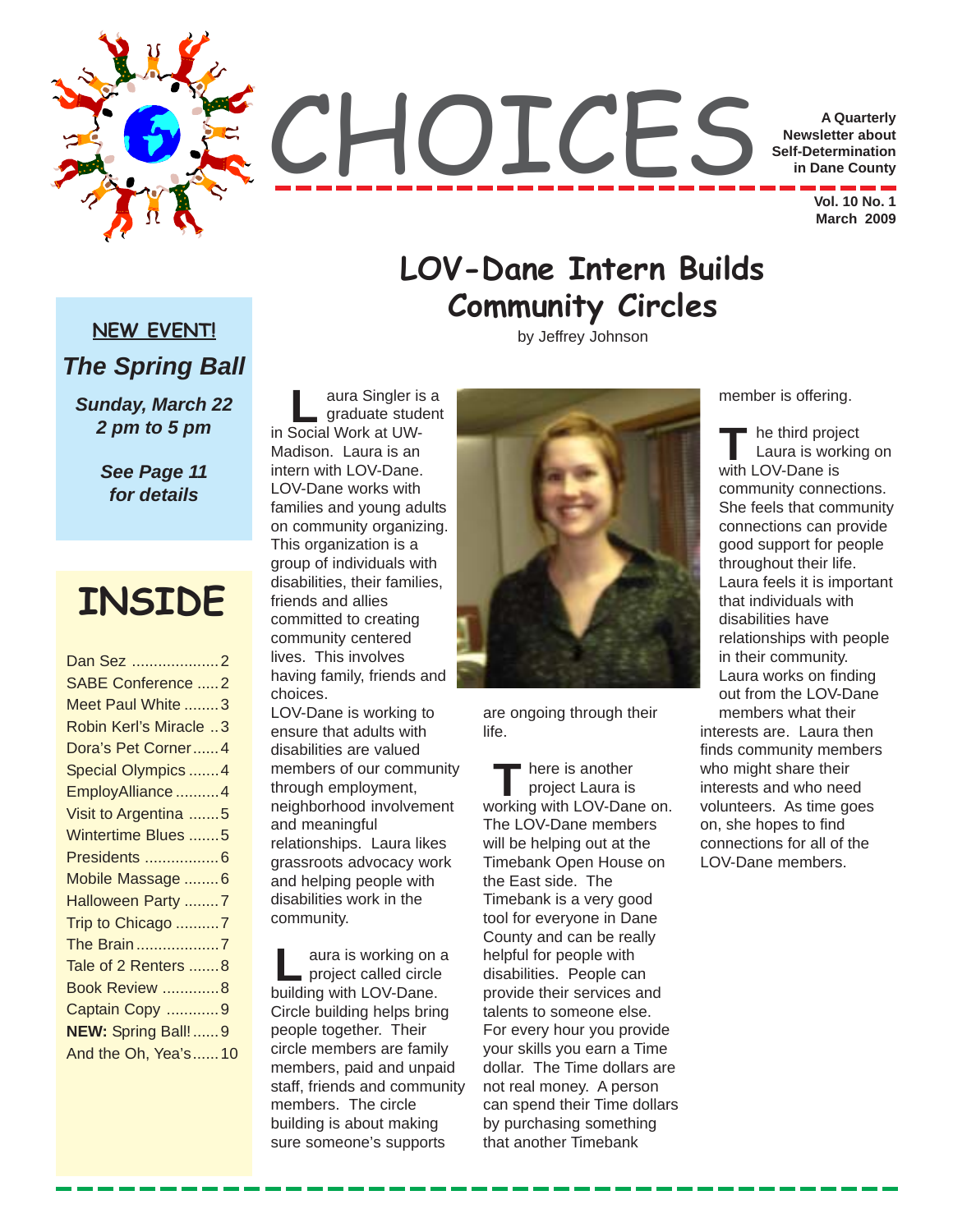

*Dan Rossiter is the Manager of Developmental Disabilities Services at Dane County Human Services*

### **INTERVIEW WITH MR. DAN ROSSITER**

by Dan Remick on Thursday, January 29, 2009

1. **What kind of new changes will there be for people with disabilities who live in their own apartment?**

When two individuals who are supported by different agencies want to move in together they are working to get a third party to support them living together.

- 2. **The budget is very small and there are a lot of people with disabilities in Dane County who are very worried about this. Should they be worried?** It will be a long process. Family Care will not cost more money and waiting lists will continue to grow. The federal Government created a waiver called self directed supports (IRIS). Dane County will have to choose IRIS or family care in the next 4 to 5 years.
- 3. **With the budget as it is now, do we have to worry about agencies cutting or ending services due to lack of money?**

Yes, agencies will have to cut back. People may have more roommates then they previously had. This is a less expensive way to provide support. In supported employment rather than having a job coach they will pay the company to do the coaching.

#### 4. **What do you think the future will be like for people with disabilities?**

It may be another 4 years before things start to look better. 5 years ago there were 90 people who were 60 and older and now there are 175 people over 60. They are working on figuring out what to do with older adults.

### 5. **Do you know if Southern Wisconsin Center will be closing?**

The only thing holding up the movement out of Southern Center is that they can't get parents to agree to move their children out. Parents like knowing where their children are.



*Finding Power in Indianapolis*



CHOICES is sponsored by Dane County Dept of Human Services, Adult Community Services Division, Madison Wisconsin

## **SELF-ADVOCATES BECOMING EMPOWERED**

**Jeffrey and Kate at the SABE Conference in Indianapolis** by Jeffrey Johnson

The 2008 SABE Conference was in Indianapolis from September  $4<sup>th</sup>$  though the  $7<sup>th</sup>$ . SABE stands for Self Advocates Becoming Empowered.

Friday Kate and I drove on down to Indianapolis for the SABE Conference. We got there at 5:15 on Friday September 5<sup>th.</sup>

We went to watch a movie called Born on the fourth of July. It was not Born on the Fourth of July. The movie that was showing was I am Sam. They had the right movie just had it on the wrong day playing Born on the first of July on Sunday September 7<sup>th</sup>.

The first breakout I went to was on Saturday September 6<sup>th.</sup> It was called Making It On Your Own. Betty was interviewing Kevin to be her case manager.

During their skit Kevin told her who he was. He did not give Betty a chance to tell him who she was. After the skit they asked the audience how it went. The audience agreed that it was not too good. Then they started over again. This time Kevin told

her who he was. When he was done he asked her who she was. She said my name is Betty and I want to hire you as my case manager. Kevin had all of Betty's information at his office but I wanted to meet Betty face to face.

When that one was over with I went to the next one on leadership. We got a packet of leadership information. In the packet there were resources like Leadership links. There were two brochures and several of articles on leadership. We got a book on leadership development too. All of this information is to help you and others how to be a good leader or leaders of your self advocacy group.

The last breakout session was about high school mentors. The person speaking was a high school mentor and also a job coach. He told all of us how he helped people with disabilities find a job they liked.

When Sunday came, Kate and I went to the closing ceremony. They showed a video of Obama. Then we checked out of our hotel and packed up our bags and headed on home.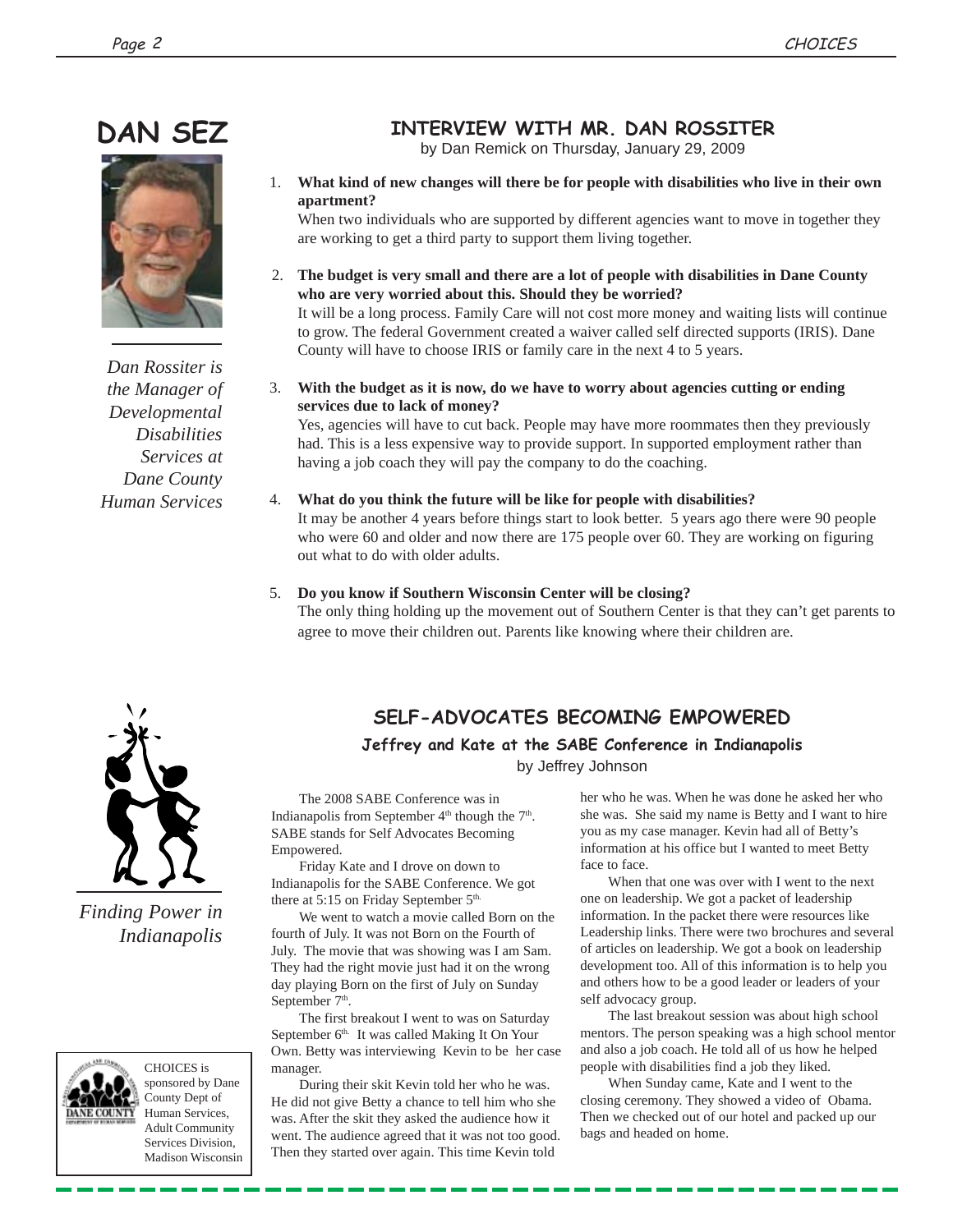### **Learning to Walk Again Robin Kerl's Miracle**

by Jeffrey Johnson

Robin's injury happened on June 11, 1999 when she and her boyfriend David got done with work at Wal-Mart on Watts Road at about 4:30 pm. They were walking to David's car when Robin's ex-boyfriend came out of the bushes. He shot both of them then afterward he shot himself.

Robin's ex-boyfriend shot David first and he died on the way to the hospital. She is still alive today because she got to the hospital very fast. The paramedics called Med Flight and took Robin to UW hospital where she was in surgery for five hours. Surely this seemed like forever to her mom.



 Robin was in the hospital for four months and then she went to a rehab facility for 6 more months. Robin was away from her home for about a year.

Robin went through a lot to get better. She couldn't eat or drink on her own for a long time. Since Robin's left ear got shot when she was injured, they had to fix it the best they could with plastic surgery. Robin's ear doesn't bend like a normal ear does. They had to put a hearing aid in her left ear so fluid doesn't build up in it. Robin cannot smell or taste things unless they are very strong. Also Robin had to thicken all of her drinks except for V8 to get the proper consistency. Robin can not see very well out of her left eye from the injury. Robin was left handed so that made it very difficult for Robin at first, but now she is learning how to use her right hand for more things.

The doctor told Robin's mom that she was as hurt she could be without being dead. Robin was told that she would not be able to walk on her own. Robin's biggest goal is to regain her balance and be able to walk on her own without assistance. Robin continues to push herself everyday with more challenging balance exercises and by staying active in the community. Robin goes and works out at Sports Medicine three days a week for two and half hours.

Robin was in the Infoshare Fashion Show in August. Robin enjoyed dressing up and getting her hair and make up done. She said the most important thing to her was her faith which helped her walk down the runway on her own.

Every Wednesday afternoon Robin attends Bible study which she enjoys very much. She also goes to church on Sundays. It helps her feel much better. Jesus helped Robin to live through her injury and also inspired Robin to walk again. Many people didn't believe she would make it, but she did make it by asking God for help and keeping faith and hope alive. We are very happy that she is alive and well and hope for her continued success.

## **Meet Paul White Waisman Center Program Manager**

by Catherine E. Clodius

I had the pleasure of sitting down and talking with Paul White of the Waisman Center.

My first question of Paul was of his background and he has a BA in Psychology and a Masters in Psychology and Education Psychology. Paul worked in the 70's for children with developmental and emotional challenges. Then in the 80's he worked for Orchard Hill



Program Manager, Waisman Community Outreach Center

with 96 consumers with behavioral challenges as the Behavior Treatment Director. Now Paul is working for the Waisman Center as the Program Manager for the Waisman Community Outreach Center. Paul is the director of Community Ties, Sound Response, training and consultation, and Voices, and works with Dane County to support consumers well in these programs.

The history of the Waisman Center started in the 1970's with the Kennedy family giving money to create these centers which the Waisman Center is one of them. The Waisman Center opened in 1973 and is named after the late Dr. Harry Waisman who was a Pediatrician, biochemist and pioneer in Mental Retardation. There are two parts to the Waisman Center . One is revolved around research including Stem Cell research, human development and intellectual challenges, and the University Center for Excellence. Paul really wants all individuals to know that the Waisman Center is there to support families who have a child with a disability with inclusiveness.

The Waisman Center gets funding from Dane County but the budgets are really tight and that it means doing the same amount of work with less money. The Waisman Center continues to be important for families with disabilities. The Waisman Center has two locations one is located on the west edge of the University campus and the outreach office is located on Olin Ave.

EDITOR: Let me add a personal note that Dr. Waisman was Catherine's pediatrician for a couple of years back in the 1950's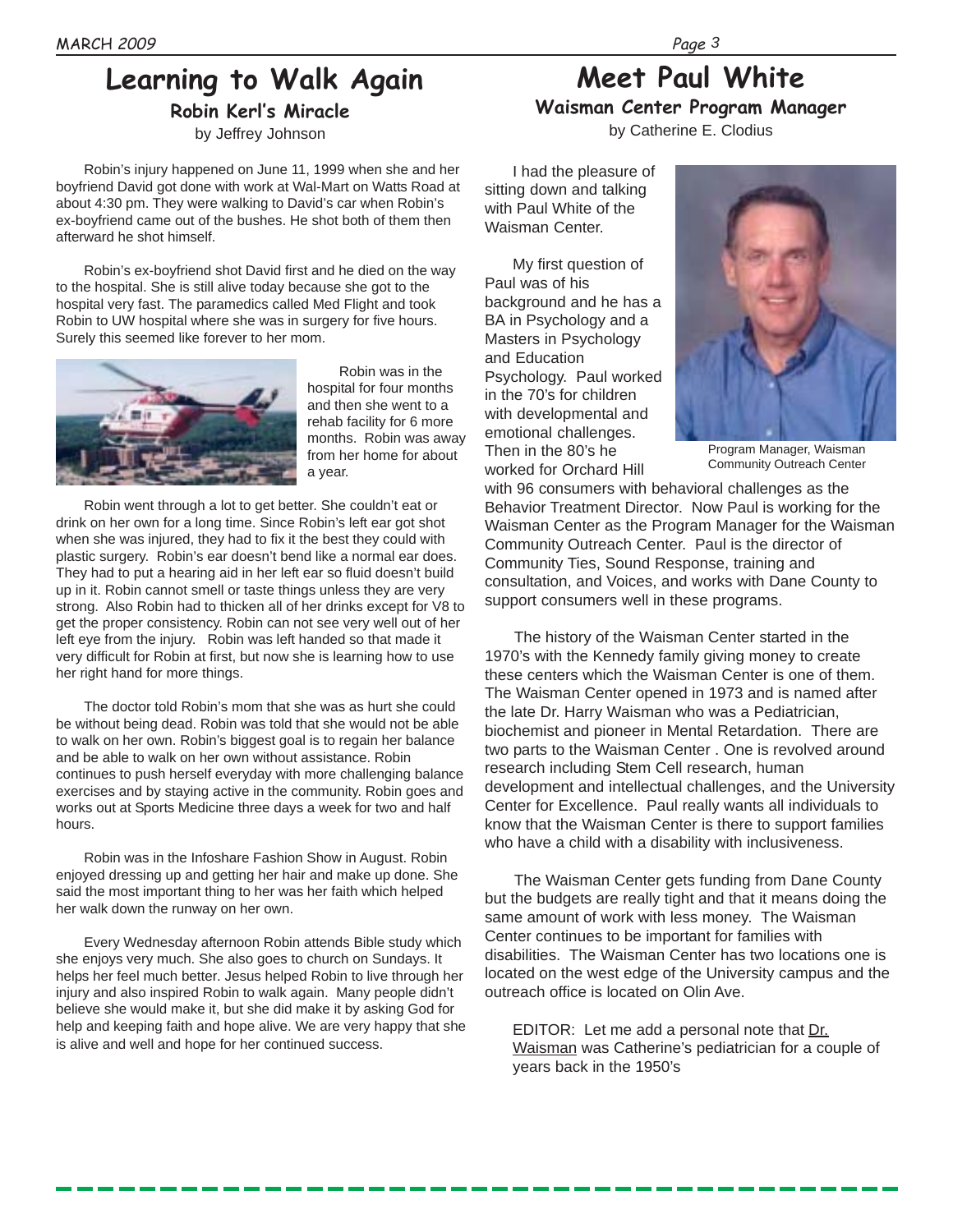## **DORA'S PET CORNE**R

## **THE LIFE OF CATS**

by Dora Norland and Diane Christoph

For this issue I learned all about

cats. Diane has four cats. All of these cats were foster cats in her home before she adopted them. When you foster a cat, you make a space for them in your home where they live until they can be adopted. Diane

fostered cats from Angel's Wish and the Dane County Humane Society.

Molly and Bear were found in a garage with three other kittens, called littermates. The kittens were four weeks old. They couldn't find the kitten's mother so they all were taken to the Humane Society because the kittens



were too young to live on their own. The whole litter of 5 kittens went to Diane's house when they were 5 weeks old.

Molly, a black cat with short hair, is now 1½ years old. One of her favorite toys is a toy mouse that rattles. Molly also loves to climb high up on everything!! She loves to watch birds out the window. Molly is a very shy cat.

> Bear, Molly's brother, is also 1½



years old.

Bear is also black with short hair. One of Bear's favorite toys are glitter balls but he likes catnip a whole lot too. Bear isn't as shy as Molly, but he takes his time getting to know you.

Abby was found on the side of the

road after she was hit by a car. She was 8 months old and had a broken leg. Abby went to Diane's when she was about 10 months old. Diane had to take care of her when she had a cast on her broken leg. Abby is almost three years old now. She is a grey tabby. Abby's favorite thing to do is go outside on the patio and she even goes out in the winter!! She likes to meet new people and isn't shy like Molly and Bear.

Dodger's first family didn't want him any more so they gave him away when he was 4½ years old. He came to live with Diane. He is nine years old now. Dodger's favorite toys are catnip pillows. Dodger is a grey cat with short hair and he is very friendly.

All of the cats eat both canned and dry food. Abby is fussy about her food and Bear

will eat almost anything! None of the cats like riding in the car or going to the vet. Dodger and Abby are photogenic. Check out their pictures!

So that's the story of Diane's cats.

## **How To Be Involved with Special Olympics**

by Emily Datta

Are you a regular sports nut?! Would you like to be part of the Special Olympic program with your friends and everybody else? If you are a sports nut this program is for you and everyone. My friends and I are also involved in the Special Olympic program too, come along with us and we can show everyone and you around.



First in this program there are active and involved teachers, coaches, and parents who are involved with us kids and our activities. The coaches and teachers are there to help train the athletes to practice their basic skills that are required for being involved in any sporting events, such as swimming, bowling, tennis, bocce, volleyball, and basketball.

Second this Special Olympic program encourages both family and friends to be social and stay connected together as a group. Not only do you meet new people and make new friends you can also chat with them on the phone, travel by coach buses to district and state level tournaments, even go out together on the weekends sometime.

Next in this Special Olympic program it is a family friendly relaxed environment where a kid can be a kid who is happy and healthy with everyone!

In conclusion to this Special Olympics story it is a great program to be a part of and to be involved in.

### **EmployAlliance Shares Ideas About How to Find Jobs** by Jeffrey Johnson

I interviewed Molly Damon from EmployAlliance. Molly is the EmployAlliance coordinator. The people that are in this group are job developers, transition teachers from High Schools, and Vocational agencies, and brokers. This group shares ideas about how to find jobs. They work to find a good job match for people with both developmental disabilities and mental disabilities.

 EmployAlliance's mission is to "Establish partnerships with businesses to assist them in recruiting and maintaining a qualified and diverse workforce."

The meetings are setup by Molly. The meetings are once per month. If you would like to learn more, contact Molly Damon at mollyd@pcsdane.org or by phone at 608-333-9694.

EmployAlliance got started in Chicago in 2001. Molly was a job developer while working there. She moved to Madison and was able to bring the model with her to Madison with their permission. They advocate for best practices and work on potential work barriers.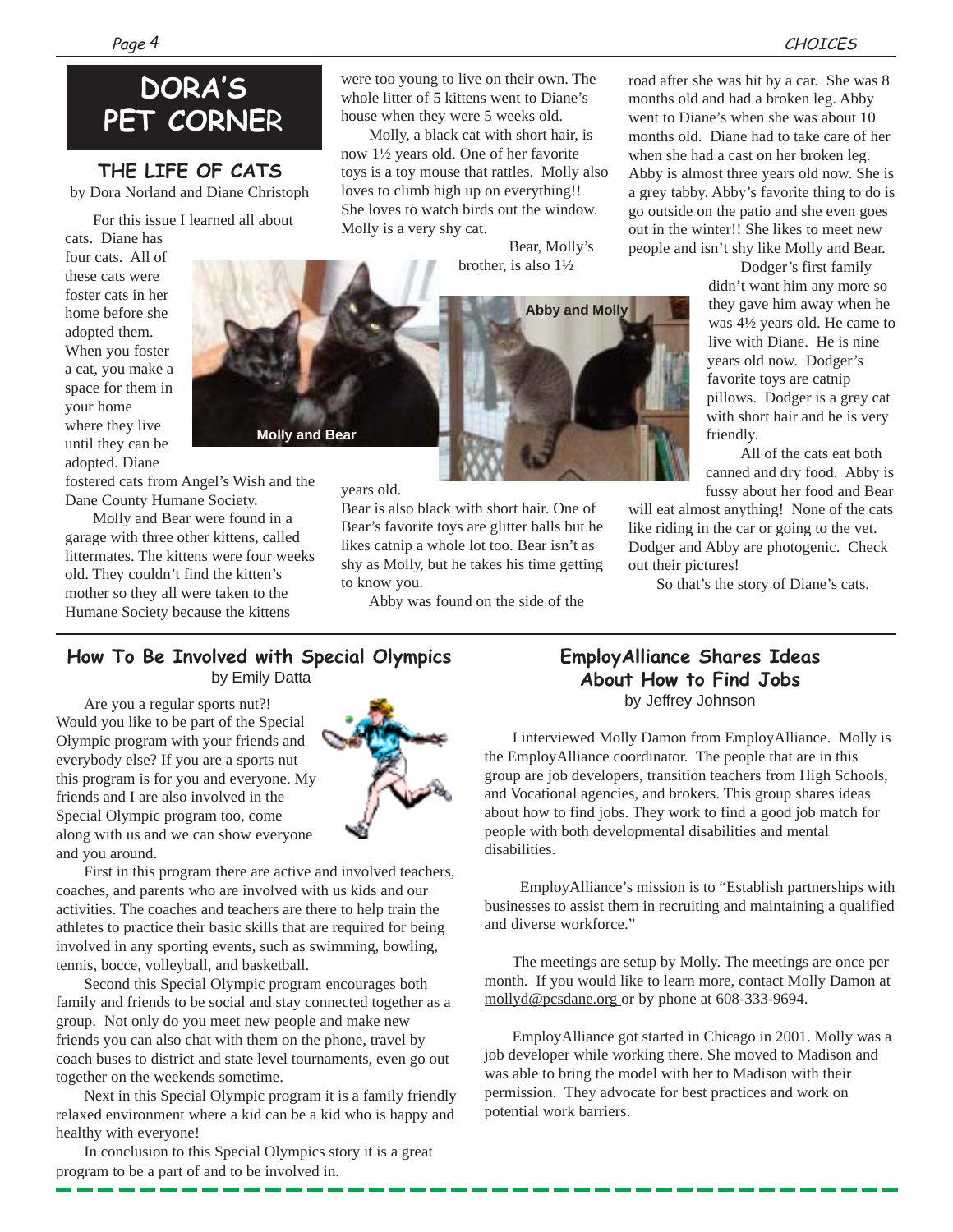## **BROKERS VISIT ARGENTINA**

by Jeffrey Johnson



*Argentina has some of the same services that the U.S. does and also some differences, but people in both communities like to tango and do the chicken dance...*

indy Connors and Amber Blanchard left for Argentina on March  $15<sup>th</sup>$ , 2008 and came back four weeks later. M

The US and Argentina both have Rotary Clubs. This trip was hosted by Rotary International, who sent five members from Wisconsin to Argentina. They gave a presentation about their trip to Argentina when they returned. They talked about

what they learned about services in Argentina compared to the U.S. system. Argentina has some of the same services that the U.S. does. I also learned how different their services can be from ours.

 The U.S. and Argentina both have the Birth to 3 programs. U.S. and

Argentina both have sheltered workshops. The U.S. and Argentina both have employment services. The U.S. and Argentina both have day center services for people with disabilities. Both groups like to tango and do the chicken dance.

The U.S. and Argentina both have institutions. We have state institutions. They have public institutions. Both countries want people to live in the community.

They both have advocacy groups. The U.S. and Argentina both like people to have a choice.

Argentina doesn't have the money or the resources to give people with disabilities as much of a choice. They have special schools starting at age 3 to 4 years old. When they graduate then they are put in to a vocational agency.

The U.S. and Argentina both

have social workers. The social workers in Argentina can have up to 200 people on their case loads where in the U.S. they have between 20 and 30 on their case load.

In Argentina, they don't always put in curb cuts in sidewalks and sidewalks are not

always very good. Buildings are not all accessible either. There isn't any incentive to follow the law. There was a cat and dog factory that someone with a disability tried working at but it didn't work out because that work site was not accessible. In Argentina, the SSI check doesn't pay as well there as it does here. It is only for people with disabilities.



### **WINTER TIME BLUES**

by Dale Buttke

I've got the winter time blues Temperature is below zero With the wind making it very cold

Wishing it was a warm 70 degrees Soft warm breezes, blowing through the air Robins singing their songs Birds flying through the wind

Children playing in the park People in their backyards grilling Travelers going to their destination People going to see their relatives Some are going to see friends

Lovers walking hand in hand Bicycles going to and Fro People with motorbikes, riding down the streets People waiting for City buses Going to their work places

Builders, building houses For newlyweds Sailboats are sailing in the water Roller skaters, are skating down the streets And you can wear shorts and short sleeve shirts

People strolling down sidewalks, Looking in store windows A runner, running down the street Wishing it was springtime Oh, I got the winter time blues

#### *5*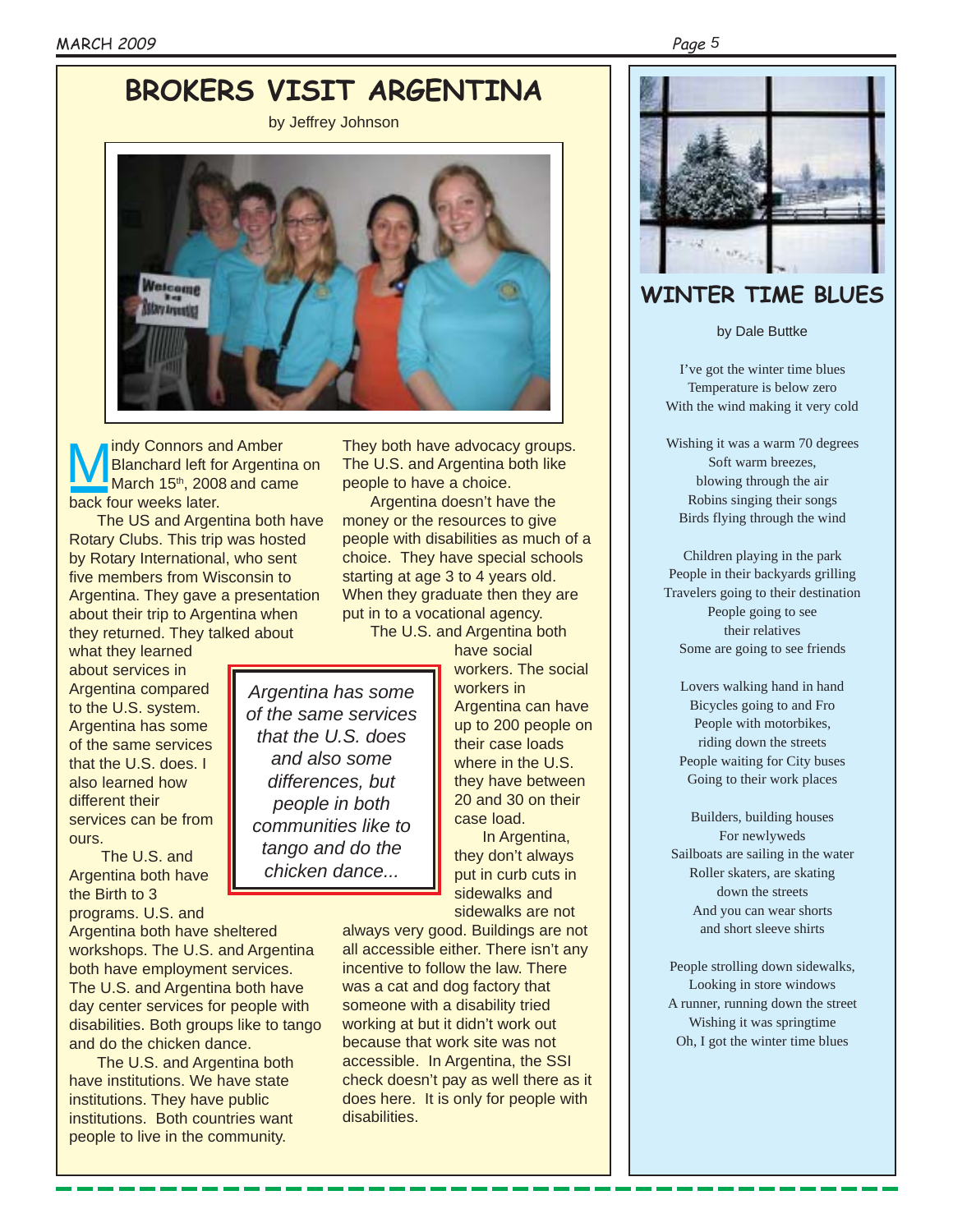# **WANTED: A President For**

**1 Million Children**

by Emily Datta (11-06-08)



If you want this Choices position, please have a cheery up coming position.

We hope you have rosy cheeks, no warts. You like to play games, all sorts.

You must be kind, and must be witty, very sweet and very pretty!

Please give us all outings, give us treats, sing songs and bring sweets.

> Never be cross or cruel, never give us custard oil/crude!

Love us as a son/daughter and never smell a polly water (special flowering water).

If you once scold and dominate us we will never give you cause to hate us, we won't hide your spectacles, so you can't see, put termites in your bed or pepper in your tea.

Hurry president many thanks Sincerely, Emily and 1 million children thanks \* \* \*

## **MASSAGE EASES JENNIFER'S PAIN**

by Jeffrey Johnson

Jennifer Kopp found out about Dakin Mobile Massage from her broker about four years ago. Dakin Mobile comes over to her apartment to give her massages three times per month. Jennifer got her very first massage from Scott about 4 years ago and has worked with him ever since. The areas Scott works on the most are her jaw, arms, and legs to treat her discomfort and pain. Jennifer said that Dakin Mobile provides good service and Scott does a very good job.

Jennifer would recommend this to any of her friends that would like to get a massage some day. They should call to schedule an appointment: 219-1735, or on the web at dakinmobile.com.

The rates for Dakin Mobile are \$40 for a half-hour, \$75 for 1 hour, \$100 for an hour and a half, and \$120 for 2 hours with some discounts available for people with limited income.



by Dan Remick

We elected Barack Obama to be our President of the United States. He was elected on November 4 of 2008.

It was a very good day for all of us to have Obama elected as our President of our country. All of us hope that President Obama will do a very good job for all of us. We know that President Obama will have lots of work to get done in our country. All of us will need to work with him too.

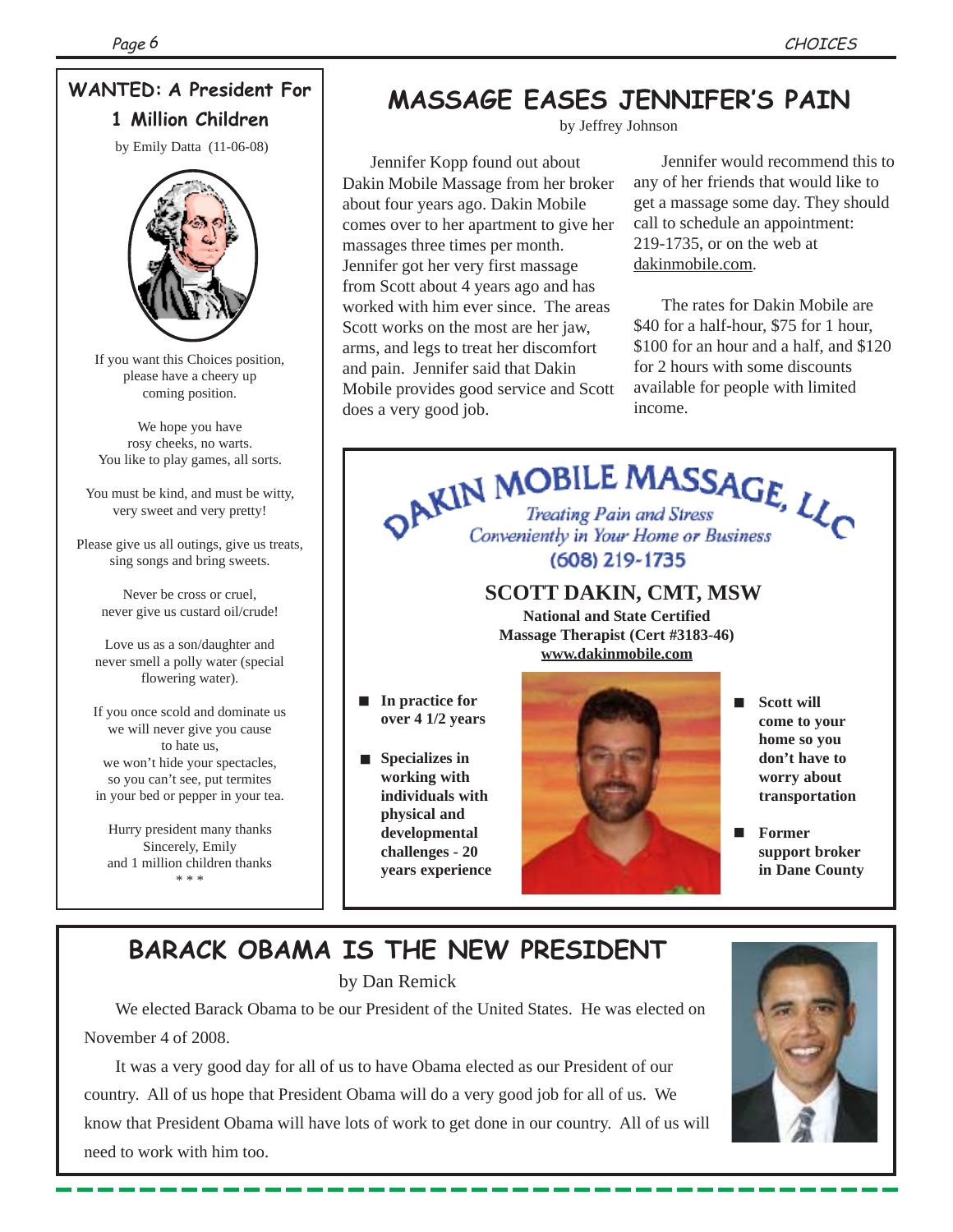

**Sarah Wohlers in costume**

Catholic Charities Support Brokers had their annual Halloween Bash on Thursday October 23, 2008 at the Bishop O'Connor Center for over 200 guests.

The party was so much fun. The staff served Pizza, chips, cookies, punch and candy and they had so much lively music in which to dance by. Once again Eric Miller of ACS was DJ for the event with some help from James Heiman. They also gave out ribbons for the cutest costume. Everyone had a really nice time at this special party.

# **My Family's Trip to Chicago, Illinois**

by Emily Datta

Hello and welcome to my story called My family's trip in Chicago Illinois. My family and I recently visited an amazing site in Chicago where my older sister lives downtown. The name of the site that we've visited is called the Shedd Aquarium. It is a vast place to see all of the marine life and its animal inhabitance.

In the first section of the Shedd Aquarium my family and I saw the Caribbean Reef. This section of the building contains a huge circular water tank filled with colorful coral reefs, fish, sea turtle's sharks and other marine life which belongs to the Caribbean sea.

In the second section of the Aquarium we've seen the Amazon Rising wild reef. Inside this section the wildlife that we've seen is the mock setup of the Amazon wild river, coral reefs undersea animals and etc. which belongs to the

Amazon River.

In the next section of the Shedd Aquarium my family and I saw the Lizard and the komodo king section. In this section of the building we've seen the world's largest lizard live! This Komodo lizard's size is very huge! It is 8 feet, and 3 inches long and this komodo lizard weighs up to 178 pounds.

At last we've walked over to the Oceanarium and we've seen feeding presentation shows on three different animals, such as Beluga Whales, dolphins and even feeding the penguins too.

To sum up this story on my family's trip in Chicago my family and I all had a grand time and had fun, Chicago is a great place to visit and go traveling in the city and I'll always will treasure it .

## **Theresa Explains The Brain**

by Jeffrey Johnson

I interviewed Theresa Ellis and spoke about the Personal Brain computer program. Theresa learned about Personal Brain from David and Faye Wetherow, who use it for personal networking. This program lets you see social connections and how they can be used in business and personal life. The Brain also keeps track of your associations; it can track other people, organizations and life goals.

The Brain lets you look at your thoughts in a relationship way and gives more of a network picture. It could be used for person centered planning, since it helps build relationships and find new friends. Information on this program can

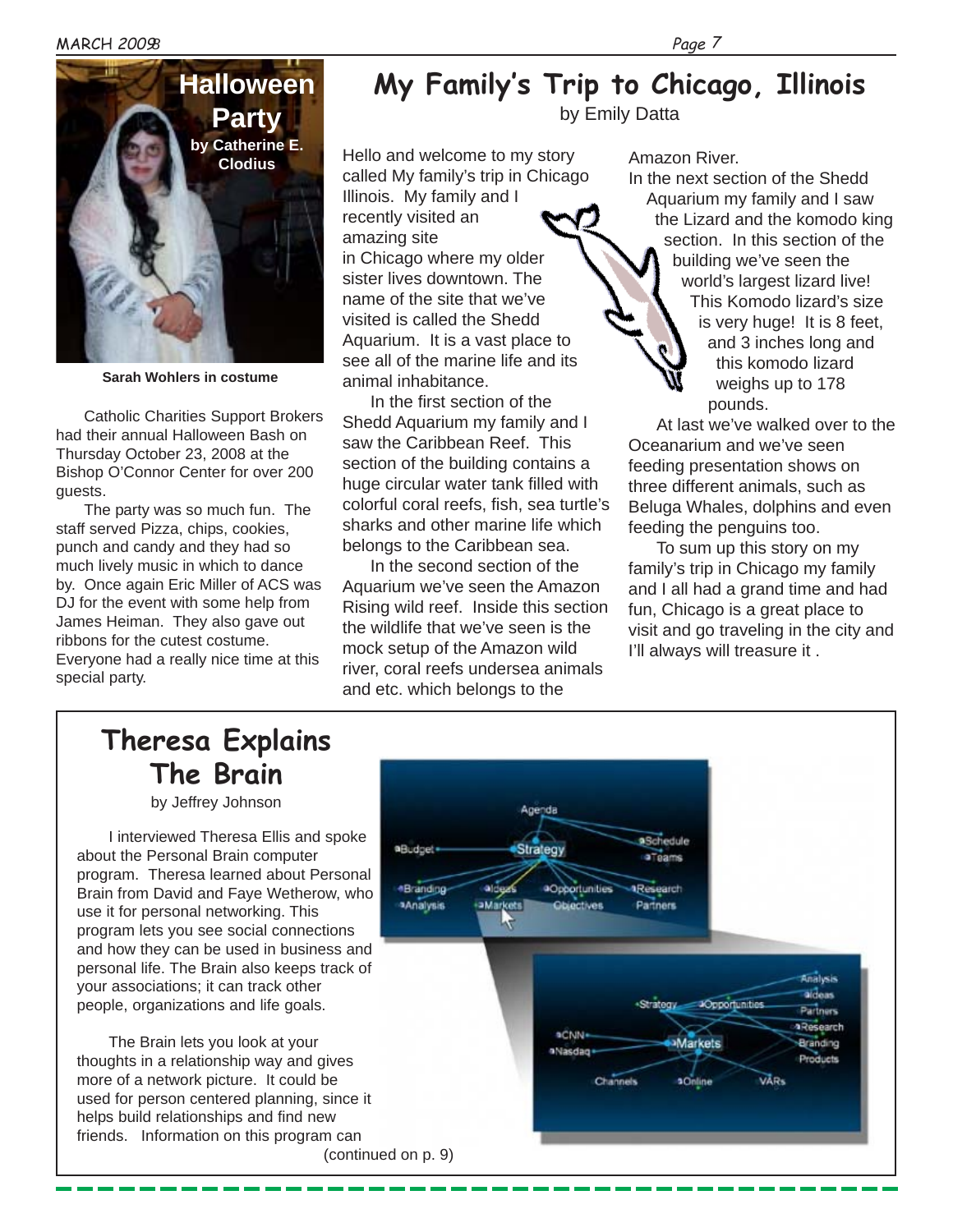#### *8*

### **A Tale of Two Renters: Tim and Bill** by Howard Mandeville **BOOK REVIEW**

Tim and Bill both have permanent disabilities and rely on support funded by Dane County's self-directed services. Each receives a monthly SSI check plus a small amount from employment. They have a household

income of about \$1800 a month.

Two years ago, the men rented a modest 2-bedroom apartment for \$1000 a month. A year later their rent increased by \$60. Rent amounted to well over half their household income.

In spring they faced another move because they could not afford the high rent—plus, the landlord would not renew the lease.

Their support teams envisioned the kind of living situation that would work: space to accommodate Tim, Bill, and their support staff; affordable rent; a big yard to absorb Tim's exuberant energy, and accessibility modifications to accommodate Bill's wheel chair. Tim and Bill found these qualities and more in a rental home purchased and rehabbed in response to their specific needs. Movin' Out found a safe, affordable, permanent housing solution for Tim and Bill—and also provided measurable savings to the tax-funded county service system that supports them day to day. As a nonprofit whose mission is finding

permanent housing solutions for very low income people with disabilities, Movin' Out provides disability-sensitive property management and lease terms that support long term tenancy. Tim and Bill now share a rent of

\$690/month plus utilities, about 38% of their household income. A purchase subsidy from the City of Madison, a grant from the Federal Home Loan Bank, and the property tax exemption granted by the city assessor, enables Movin' Out to

manage the property so that the operating budget is covered by rents affordable to the tenants. Dane County's long-term support system covered much of the cost of adding accessibility improvements and continues to fund caregivers who help the tenants with information, support, and guidance.

This tale of two renters is a composite story, combining some features of a few of our tenants. But the fact is that Movin' Out can provide safe, accessible, affordable rental homes so that people participating in self-directed supports can live in small, typical, neighborhood settings. Interested? The first step

would be to contact your broker and, together, give Movin' Out a call.

*FOR MORE INFO... Contact Howard Mandeville at Movin' Out,251-4446 extension 3*

### **Theresa Explains The Brain, continued from p. 8**

be found on the website **www.thebrain.com**, where you will find a free version to download. A Pro version lets you merge different brains together, like sports brain, gardening brain etc.

Theresa is working to see if LOV-Dane can use this program to help their organization. When Theresa started working with computers 30 years ago she was using computers that took up the whole room.



This book is a mystery about a group of people that are running away and hiding from the government, who is trying to kill them. The groups of people are poor. They live and hide in different corners of the city. The only time that they come out of hiding is at night to get some food.

I really enjoyed reading this book because it was very interesting and exciting! I liked the part in the book when the groups of poor people saved a couple of lives and then took them to their secret homes to live with them.

What I didn't like about the book was that there was too much violence, like too many people getting hurt.

I would recommend this book to other people who like a good mystery.

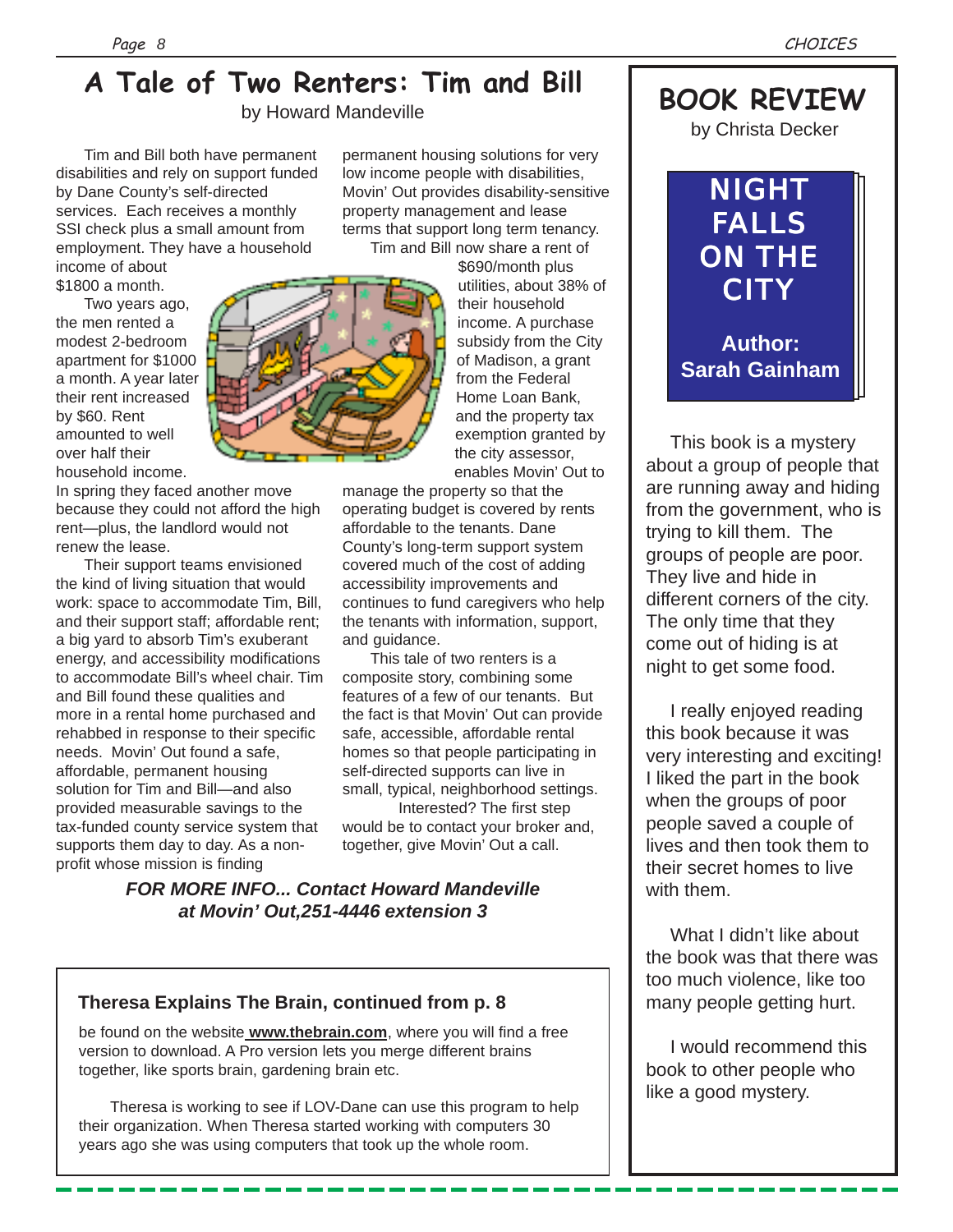

I interviewed Tom Welhoefer who is the owner of a micro enterprise called Captain Copy. Tom transfers VHS tapes to DVD to help people keep up with the times since stores don't sell VHS recorders anymore - they are old technology.

Tom started Captain Copy on February 28<sup>th</sup>, 2008. He wanted to make a profit from his microenterprise, so Responsible Employment Services (RES) helped by providing videos and DVDs that helped him learn how to transfer (VHS) video tapes to DVDs.

Tom now runs his business out of his house. He has two expensive dubbing machines that transfer data by themselves. Tom's basic package is \$15 to transfer from a VHS to a DVD. It costs \$5 extra for a personalized package labeling and \$5 for additional DVD copies. DVD duplication is only \$10, plus \$5 for additional copies.

Several reasons to copy from a VHS to a DVD are safer storage, more durable, more portable, easier to share, saves space, weighs less and cost less to mail.

> If people want more information they can call Tom at 608-246-8060, or they can email Tom at captaincopy@charter.net

### **TICKET REQUESTS MUST BE RECEIVED BY MONDAY MARCH 9**

*SPONSORED BY THE ARC-DANE COUNTY, CUNA MUTUAL GROUP, KNIGHTS OF COLUMBUS # 4527 AND THE MADISON CONCOURSE HOTEL*

 *The Spring Ball The Ball The Spring Ball*

# *Sunday, March 22 March 22 22 from 2:00 – 5:00 p.m. 2:00 – 5:00 p.m. 2:00 – 5:00 p.m.at The Madison Concourse Hotel The Madison Concourse Madison Concourse Hotel 1 West Dayton St., Madison, WI*

*Tickets must be pre-purchased from The Arc-Dane County for each person --sorry, no free tickets for staff, attendants, or family members. The ticket includes the Spring Ball, light snacks, and some hot snacks (from 2:15 p.m. 'til they are gone)*



*COST: \$3.00 - Arc-Dane County members \$5.00 - Non-members*

In order to make preparations for this event,

#### *Ticket requests must be received by Monday, March 9, 2009.*

Upon receipt of the ticket request and payment, the tickets will be mailed prior to the event. Each person, family or agency is responsible for distributing the tickets purchased. If you have ordered too many tickets or need more tickets, please network with others so that the tickets may be used. Tickets are distributed on a first-come, first-served basis.

*All clients must carry emergency contact information at The Ball and must provide own transportation to and from The Spring Ball.*

#### **Ticket Request for The Spring Ball:**

Please list name and/or agency of person responsible for distributing tickets purchased)

|                                                                | Name: Name and the Marian Communication of the Marian Communication of the Marian Communication of the Marian Communication of the Marian Communication of the Marian Communication of the Marian Communication of the Marian | $\text{Agency:}\n$            |  |
|----------------------------------------------------------------|-------------------------------------------------------------------------------------------------------------------------------------------------------------------------------------------------------------------------------|-------------------------------|--|
|                                                                |                                                                                                                                                                                                                               |                               |  |
|                                                                |                                                                                                                                                                                                                               |                               |  |
|                                                                |                                                                                                                                                                                                                               |                               |  |
|                                                                |                                                                                                                                                                                                                               |                               |  |
|                                                                |                                                                                                                                                                                                                               |                               |  |
|                                                                | $\text{HTICKETS} \otimes \$3.00$ -Arc-Dane County members                                                                                                                                                                     | s                             |  |
|                                                                | #TICKETS @ \$5.00- Non-member                                                                                                                                                                                                 | s                             |  |
|                                                                | TOTAL DUE:                                                                                                                                                                                                                    | $\mathbb{S}$ and $\mathbb{S}$ |  |
|                                                                |                                                                                                                                                                                                                               |                               |  |
| <b>SEND FORM &amp; PAYMENT payable to The Arc-Dane County:</b> |                                                                                                                                                                                                                               |                               |  |
| The Arc-Dane County                                            |                                                                                                                                                                                                                               |                               |  |
| Paul A. Yochum, Exec. Dir.                                     |                                                                                                                                                                                                                               |                               |  |
| 6602 Grand Teton Plaza                                         |                                                                                                                                                                                                                               |                               |  |
| Madison, WI 53719                                              |                                                                                                                                                                                                                               |                               |  |
|                                                                |                                                                                                                                                                                                                               |                               |  |
| <b>TICKET REQUESTS MUST BE RECEIVED</b>                        |                                                                                                                                                                                                                               |                               |  |
| <b>BY MONDAY, MARCH 9</b>                                      |                                                                                                                                                                                                                               |                               |  |
|                                                                |                                                                                                                                                                                                                               |                               |  |
| FAX #: 833-1307 E-MAIL: arcdane@chorus.net                     |                                                                                                                                                                                                                               |                               |  |
| TELEPHONE: 833-1199 Web site: www.arcdanecounty.org            |                                                                                                                                                                                                                               |                               |  |
|                                                                |                                                                                                                                                                                                                               |                               |  |
|                                                                |                                                                                                                                                                                                                               |                               |  |